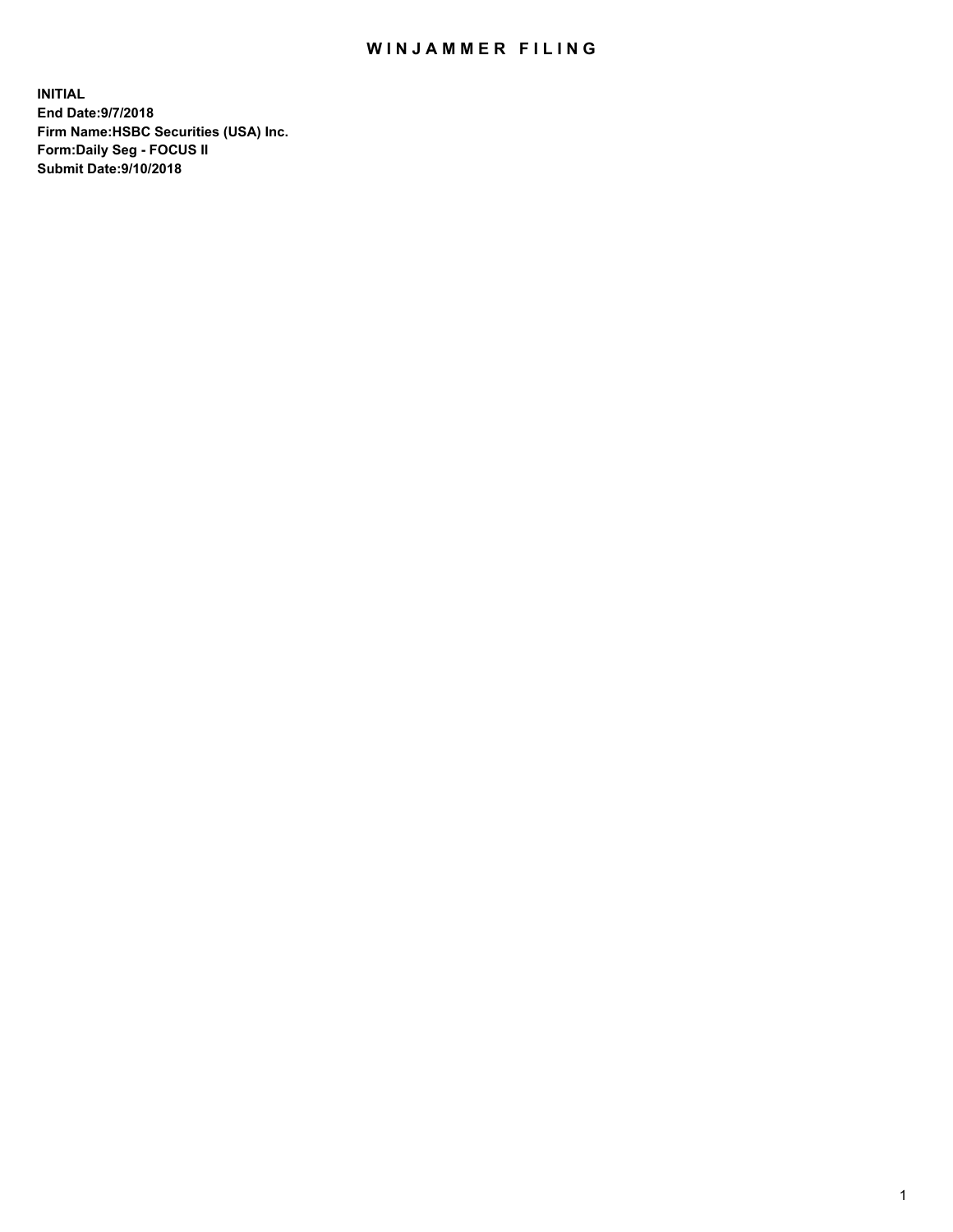**INITIAL End Date:9/7/2018 Firm Name:HSBC Securities (USA) Inc. Form:Daily Seg - FOCUS II Submit Date:9/10/2018 Daily Segregation - Cover Page**

| Name of Company                                                                                                                                                                                                                                                                                                                | <b>HSBC Securities (USA) Inc.</b>                                           |
|--------------------------------------------------------------------------------------------------------------------------------------------------------------------------------------------------------------------------------------------------------------------------------------------------------------------------------|-----------------------------------------------------------------------------|
| <b>Contact Name</b>                                                                                                                                                                                                                                                                                                            | <b>Michael Vacca</b>                                                        |
| <b>Contact Phone Number</b>                                                                                                                                                                                                                                                                                                    | 212-525-7951                                                                |
| <b>Contact Email Address</b>                                                                                                                                                                                                                                                                                                   | michael.vacca@us.hsbc.com                                                   |
| FCM's Customer Segregated Funds Residual Interest Target (choose one):<br>a. Minimum dollar amount: ; or<br>b. Minimum percentage of customer segregated funds required:% ; or<br>c. Dollar amount range between: and; or<br>d. Percentage range of customer segregated funds required between:% and%.                         | 147,000,000<br>$\underline{\mathbf{0}}$<br>0 <sub>0</sub><br>0 <sub>0</sub> |
| FCM's Customer Secured Amount Funds Residual Interest Target (choose one):<br>a. Minimum dollar amount: ; or<br>b. Minimum percentage of customer secured funds required:%; or<br>c. Dollar amount range between: and; or<br>d. Percentage range of customer secured funds required between:% and%.                            | 25,000,000<br>$\underline{\mathbf{0}}$<br>0 <sub>0</sub><br>00              |
| FCM's Cleared Swaps Customer Collateral Residual Interest Target (choose one):<br>a. Minimum dollar amount: ; or<br>b. Minimum percentage of cleared swaps customer collateral required:% ; or<br>c. Dollar amount range between: and; or<br>d. Percentage range of cleared swaps customer collateral required between:% and%. | 95,000,000<br><u>0</u><br><u>00</u><br>00                                   |

Attach supporting documents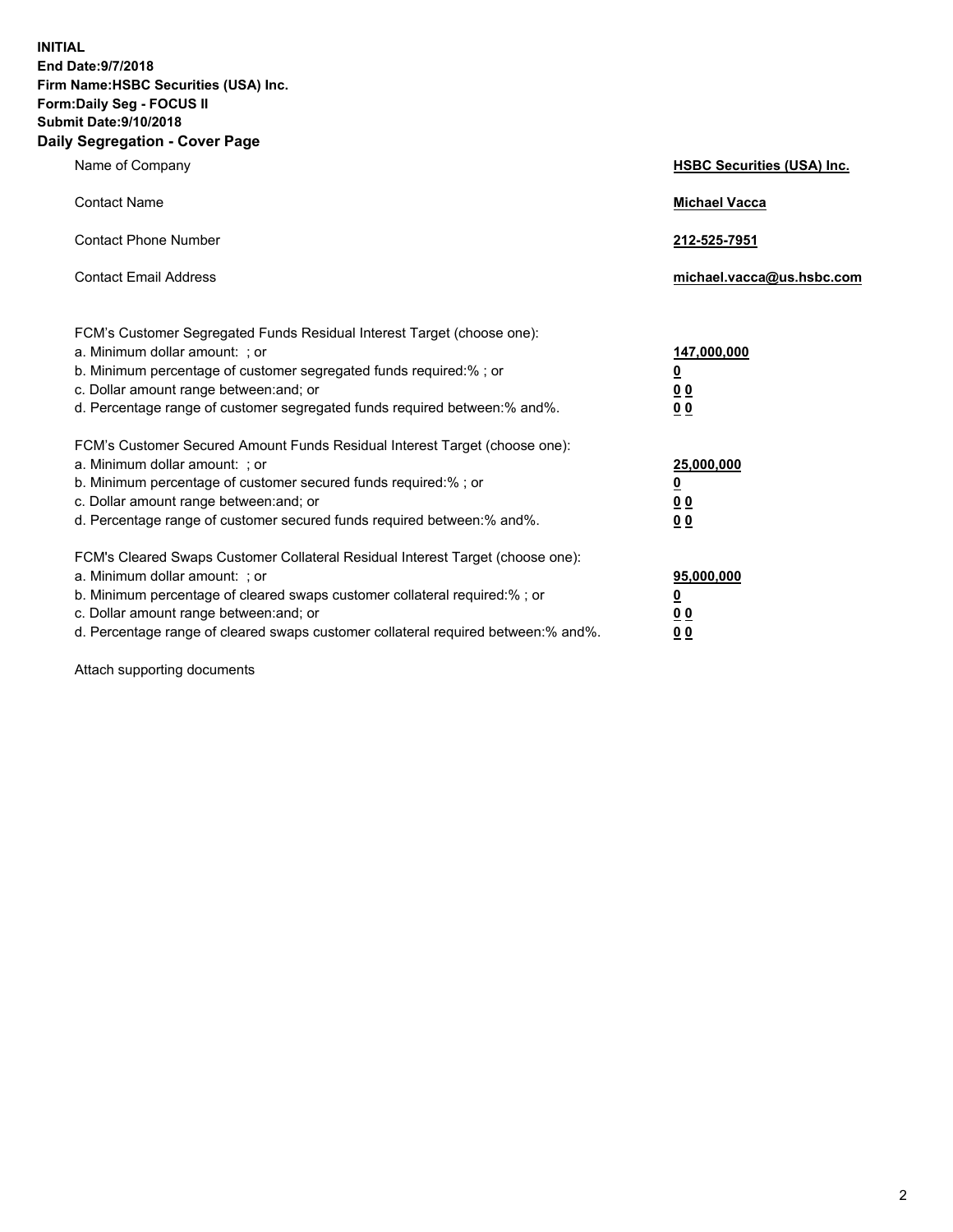**INITIAL End Date:9/7/2018 Firm Name:HSBC Securities (USA) Inc. Form:Daily Seg - FOCUS II Submit Date:9/10/2018 Daily Segregation - Secured Amounts** Foreign Futures and Foreign Options Secured Amounts Amount required to be set aside pursuant to law, rule or regulation of a foreign government or a rule of a self-regulatory organization authorized thereunder **0** [7305] 1. Net ledger balance - Foreign Futures and Foreign Option Trading - All Customers A. Cash **75,191,282** [7315] B. Securities (at market) **85,484,261** [7317] 2. Net unrealized profit (loss) in open futures contracts traded on a foreign board of trade **-4,136,388** [7325] 3. Exchange traded options a. Market value of open option contracts purchased on a foreign board of trade **0** [7335] b. Market value of open contracts granted (sold) on a foreign board of trade **0** [7337] 4. Net equity (deficit) (add lines 1. 2. and 3.) **156,539,155** [7345] 5. Account liquidating to a deficit and account with a debit balances - gross amount **361,140** [7351] Less: amount offset by customer owned securities **-208,710** [7352] **152,430** [7354] 6. Amount required to be set aside as the secured amount - Net Liquidating Equity Method (add lines 4 and 5) **156,691,585** [7355] 7. Greater of amount required to be set aside pursuant to foreign jurisdiction (above) or line 6. **156,691,586** [7360] FUNDS DEPOSITED IN SEPARATE REGULATION 30.7 ACCOUNTS 1. Cash in banks A. Banks located in the United States **77,337,434** [7500] B. Other banks qualified under Regulation 30.7 **0** [7520] **77,337,434** [7530] 2. Securities A. In safekeeping with banks located in the United States **21,386,967** [7540] B. In safekeeping with other banks qualified under Regulation 30.7 **0** [7560] **21,386,967** [7570] 3. Equities with registered futures commission merchants A. Cash **0** [7580] B. Securities **0** [7590] C. Unrealized gain (loss) on open futures contracts **0** [7600] D. Value of long option contracts **0** [7610] E. Value of short option contracts **0** [7615] **0** [7620] 4. Amounts held by clearing organizations of foreign boards of trade A. Cash **0** [7640] B. Securities **0** [7650] C. Amount due to (from) clearing organization - daily variation **0** [7660] D. Value of long option contracts **0** [7670] E. Value of short option contracts **0** [7675] **0** [7680] 5. Amounts held by members of foreign boards of trade A. Cash **34,543,724** [7700] B. Securities **64,097,293** [7710] C. Unrealized gain (loss) on open futures contracts **-4,136,388** [7720] D. Value of long option contracts **0** [7730] E. Value of short option contracts **0** [7735] **94,504,629** [7740] 6. Amounts with other depositories designated by a foreign board of trade **0** [7760] 7. Segregated funds on hand **0** [7765]

- 8. Total funds in separate section 30.7 accounts **193,229,030** [7770] 9. Excess (deficiency) Set Aside for Secured Amount (subtract line 7 Secured Statement Page 1 from Line 8)
- 10. Management Target Amount for Excess funds in separate section 30.7 accounts **25,000,000** [7780]

11. Excess (deficiency) funds in separate 30.7 accounts over (under) Management Target **11,537,444** [7785]

**36,537,444** [7380]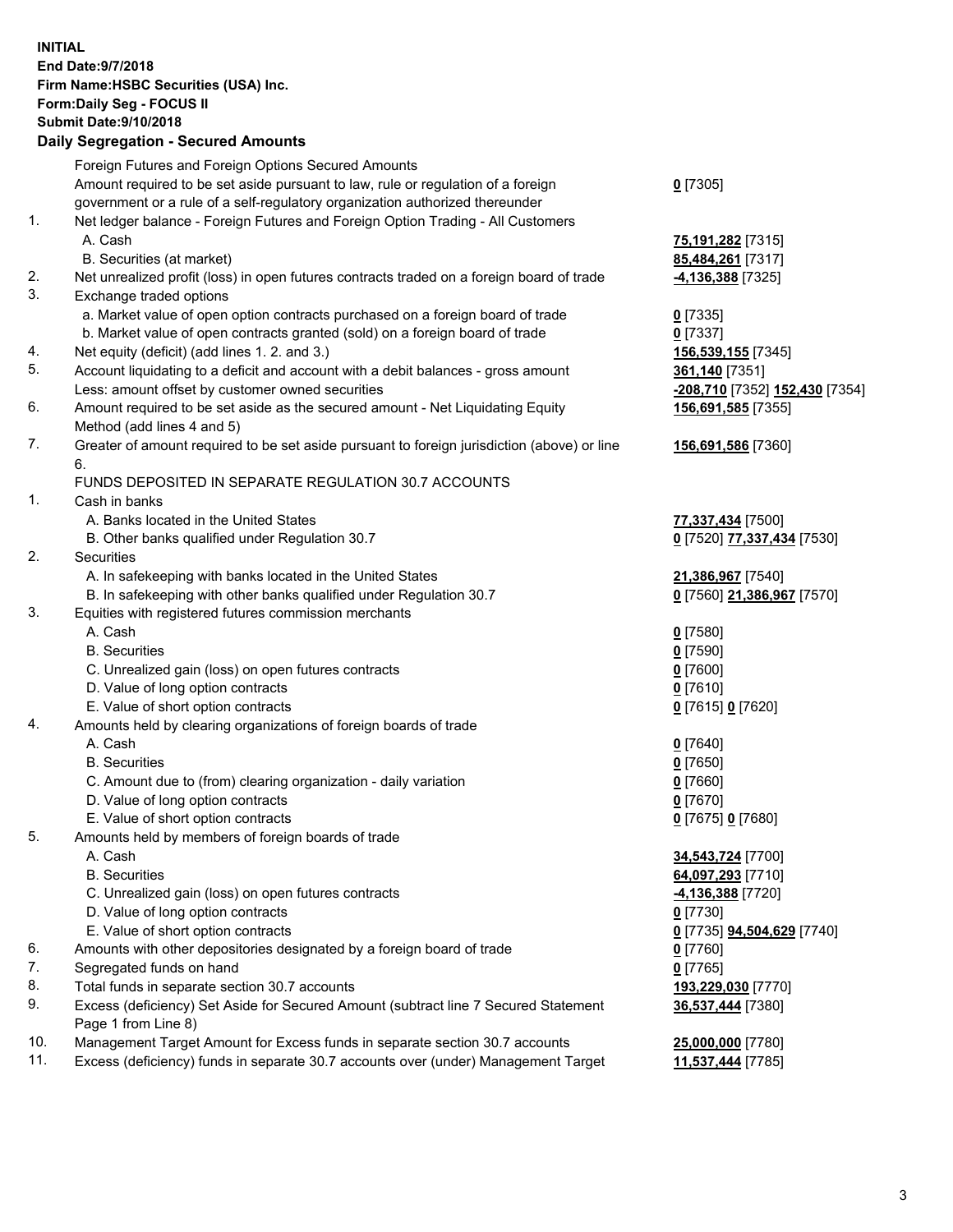|     | <b>INITIAL</b><br>End Date: 9/7/2018<br>Firm Name: HSBC Securities (USA) Inc.<br>Form: Daily Seg - FOCUS II<br><b>Submit Date: 9/10/2018</b><br>Daily Segregation - Segregation Statement |                                   |
|-----|-------------------------------------------------------------------------------------------------------------------------------------------------------------------------------------------|-----------------------------------|
|     | SEGREGATION REQUIREMENTS(Section 4d(2) of the CEAct)                                                                                                                                      |                                   |
| 1.  | Net ledger balance                                                                                                                                                                        |                                   |
|     | A. Cash                                                                                                                                                                                   | 253,170,442 [7010]                |
|     | B. Securities (at market)                                                                                                                                                                 | 1,579,697,909 [7020]              |
| 2.  | Net unrealized profit (loss) in open futures contracts traded on a contract market                                                                                                        | 137,713,313 [7030]                |
| 3.  | Exchange traded options                                                                                                                                                                   |                                   |
|     | A. Add market value of open option contracts purchased on a contract market                                                                                                               | 367,682,768 [7032]                |
|     | B. Deduct market value of open option contracts granted (sold) on a contract market                                                                                                       | -171,340,356 [7033]               |
| 4.  | Net equity (deficit) (add lines 1, 2 and 3)                                                                                                                                               | 2,166,924,076 [7040]              |
| 5.  | Accounts liquidating to a deficit and accounts with                                                                                                                                       |                                   |
|     | debit balances - gross amount                                                                                                                                                             | 18,297,346 [7045]                 |
|     | Less: amount offset by customer securities                                                                                                                                                | -18,026,201 [7047] 271,145 [7050] |
| 6.  | Amount required to be segregated (add lines 4 and 5)                                                                                                                                      | 2,167,195,221 [7060]              |
|     | FUNDS IN SEGREGATED ACCOUNTS                                                                                                                                                              |                                   |
| 7.  | Deposited in segregated funds bank accounts                                                                                                                                               |                                   |
|     | A. Cash                                                                                                                                                                                   | 140,002,511 [7070]                |
|     | B. Securities representing investments of customers' funds (at market)                                                                                                                    | $0$ [7080]                        |
|     | C. Securities held for particular customers or option customers in lieu of cash (at                                                                                                       | 470,839,395 [7090]                |
|     | market)                                                                                                                                                                                   |                                   |
| 8.  | Margins on deposit with derivatives clearing organizations of contract markets                                                                                                            |                                   |
|     | A. Cash                                                                                                                                                                                   | 181,472,089 [7100]                |
|     | B. Securities representing investments of customers' funds (at market)                                                                                                                    | 225,036,783 [7110]                |
|     | C. Securities held for particular customers or option customers in lieu of cash (at<br>market)                                                                                            | 1,108,295,834 [7120]              |
| 9.  | Net settlement from (to) derivatives clearing organizations of contract markets                                                                                                           | <u>-9,633,319</u> [7130]          |
| 10. | Exchange traded options                                                                                                                                                                   |                                   |
|     | A. Value of open long option contracts                                                                                                                                                    | 367,682,768 [7132]                |
|     | B. Value of open short option contracts                                                                                                                                                   | -171,340,356 [7133]               |
| 11. | Net equities with other FCMs                                                                                                                                                              |                                   |
|     | A. Net liquidating equity                                                                                                                                                                 | 11,234,572 [7140]                 |
|     | B. Securities representing investments of customers' funds (at market)                                                                                                                    | 0 [7160]                          |
|     | C. Securities held for particular customers or option customers in lieu of cash (at                                                                                                       | $0$ [7170]                        |
|     | market)                                                                                                                                                                                   |                                   |
| 12. | Segregated funds on hand                                                                                                                                                                  | 562,680 [7150]                    |
| 13. | Total amount in segregation (add lines 7 through 12)                                                                                                                                      | 2,324,152,957 [7180]              |
| 14. | Excess (deficiency) funds in segregation (subtract line 6 from line 13)                                                                                                                   | 156,957,736 [7190]                |
| 15. | Management Target Amount for Excess funds in segregation                                                                                                                                  | 147,000,000 [7194]                |
| 16. | Excess (deficiency) funds in segregation over (under) Management Target Amount                                                                                                            | 9,957,736 [7198]                  |

Excess